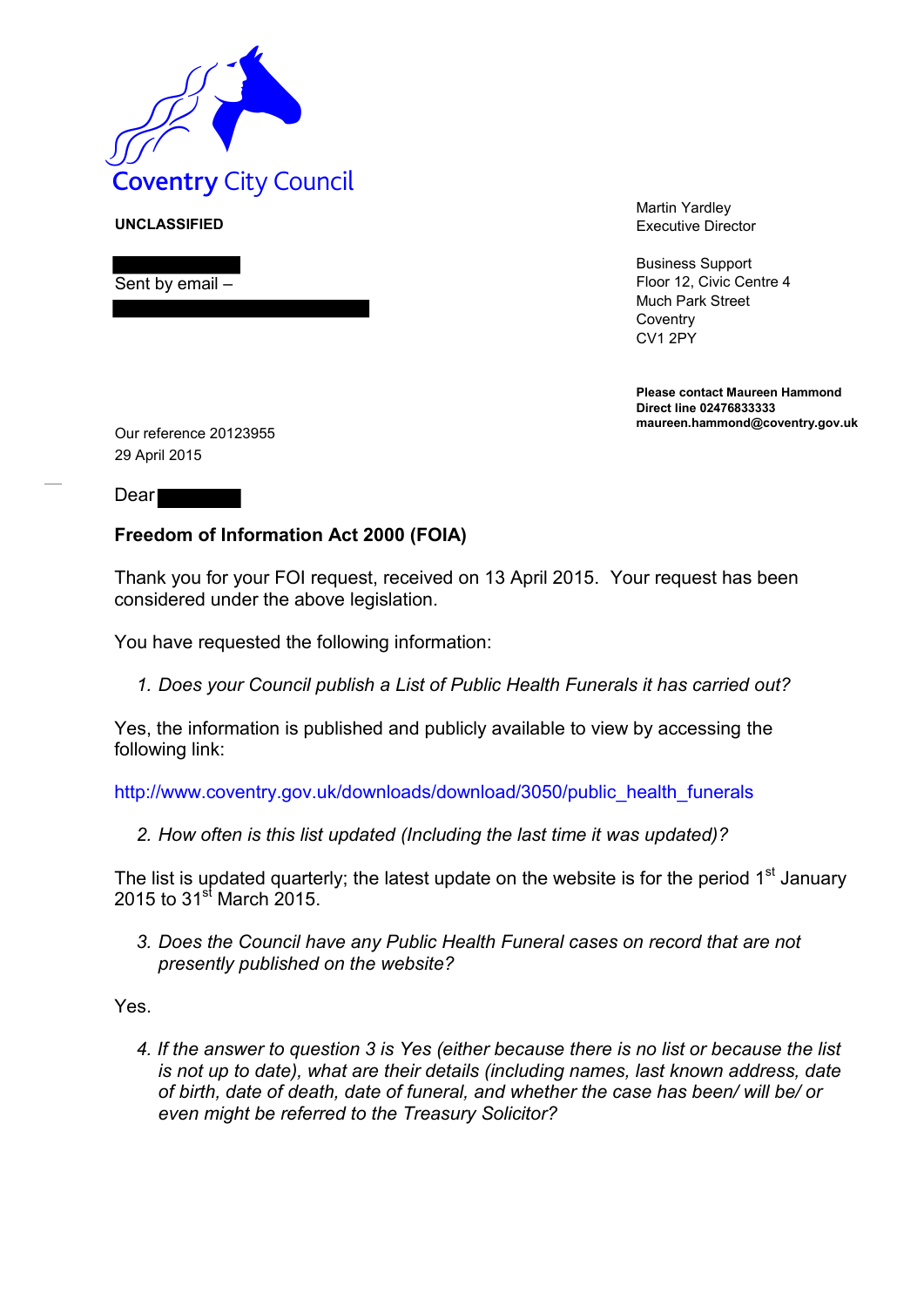The information you requested is being withheld as it falls under the exemption in Section 22 of the Act, which relates to information that is intended for Future Publication. This is because the Council intends to publish the information relating to the period 1 April to 30 June 2015 as part of the quarterly updated spreadsheet in July 2015.

*5. Has the Council given any of this information away to another individual or organisation (either formally through an FOI request or informally through other communications?* 

Yes, through Freedom of Information Requests.

*6. Have you been approached by any research or probate firms for this information, if so which ones?* 

Yes, approaches for information are progressed as Freedom of Information requests. Reponses to Freedom of Information Requests are published on the Council's website however, it is the practice of the Council to redact (remove) the requester's details, whether it is from an individual or an organisation.

To advise and assist you regarding the types of information the Council does hold and regularly discloses, you may wish to view the latest Freedom of Information responses issued by the Council on our disclosure log or look at the Council's Publication Scheme and it's published reusable Open Data.

For a wider range of information about the Coventry area and to see what other organizations are doing, have a look at Facts about Coventry

If you have any other issues relating to this request please do not hesitate to contact me.

*7. What is the name, email and telephone number of the individual(s) responsible for overseeing public health funerals within the Council?* 

Helen Roberts, telephone: 02476 785485, email: [helen.roberts@coventry.gov.uk](mailto:helen.roberts@coventry.gov.uk)

*8. What is the name, email and telephone number of the individual(s) responsible for overseeing Treasury Solicitor referrals within the Council?* 

Please see Question 7 above.

You are free to use this information for your own purposes. However, if you wish to use the information for other purposes, you will need to contact us.

Should you be unhappy with the outcome or handling of your request, please write to the address below within 40 working days of the date of this letter.

*Information Governance Team Council House, Room 21a*